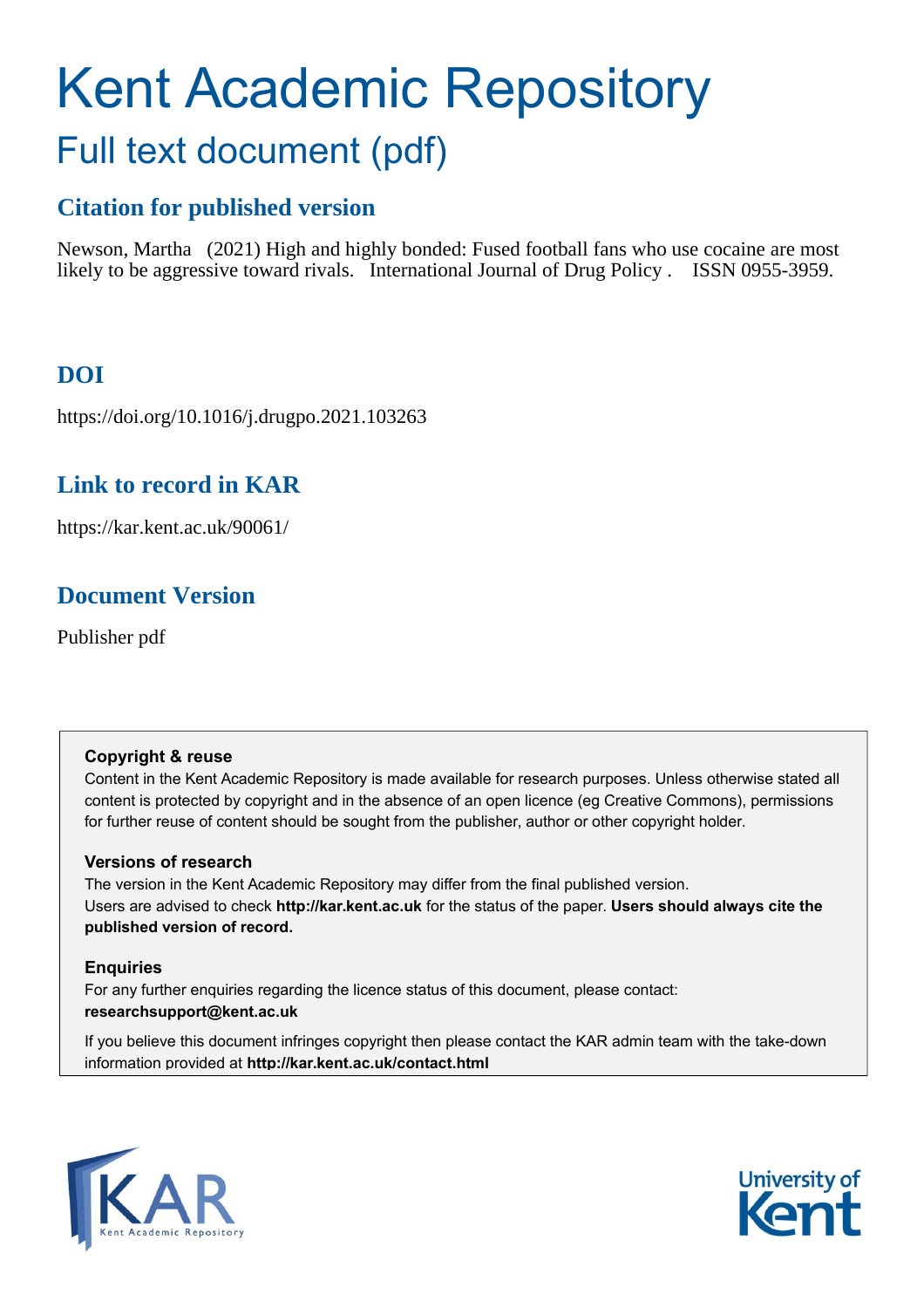#### Contents lists available at [ScienceDirect](http://www.ScienceDirect.com)

## International Journal of Drug Policy



journal homepage: [www.elsevier.com/locate/drugpo](http://www.elsevier.com/locate/drugpo)

#### Short report

# High and highly bonded: Fused football fans who use cocaine are most likely to be aggressive toward rivals

their clubs and fellow fans.



### Martha Newson<sup>a,b</sup>

<sup>a</sup> *School of Anthropology and Conservation, University of Kent, Canterbury, Kent, UK* <sup>b</sup> *Centre for the Study of Social Cohesion, University of Oxford, Oxford, UK*

| ARTICLE INFO                                                                                                    | ABSTRACT                                                                                                                                                                                                                                                                                                                                                                                                                                                                                                                                                                                                                                                                                                                       |  |  |  |  |
|-----------------------------------------------------------------------------------------------------------------|--------------------------------------------------------------------------------------------------------------------------------------------------------------------------------------------------------------------------------------------------------------------------------------------------------------------------------------------------------------------------------------------------------------------------------------------------------------------------------------------------------------------------------------------------------------------------------------------------------------------------------------------------------------------------------------------------------------------------------|--|--|--|--|
| Keywords:<br>Cocaine<br>Identity fusion<br>Football fans<br>Aggression<br>Social bonding<br>Intergroup violence | Background: Cocaine use among British football fans has yet to be quantified, despite its association with football-<br>related aggression by the media. Identity fusion, a potent form of social bonding, is a well-established predictor<br>of fan violence, which has never been investigated in relation to stimulant use.                                                                                                                                                                                                                                                                                                                                                                                                 |  |  |  |  |
|                                                                                                                 | <i>Methods:</i> British football fans ( $n = 1486$ ) completed a self-selected online survey about how bonded they were to<br>their club and fellow fans, their cocaine use, and aggressive behavior toward rival fans over the prior 12-months.<br>Results: Fans reported more cocaine use than the national average (6.19%). Of fans who attended stadia matches,<br>1.08% had used cocaine in stadia, and 30.05% had witnessed other fans take cocaine at matches. Fans who used<br>cocaine reported significantly more aggression toward rivals than fans who did not. Cocaine and identity fusion<br>significantly interacted, such that highly 'fused' cocaine users were especially likely to have behaved aggressively |  |  |  |  |
|                                                                                                                 | toward their rivals. Men were more fused and more aggressive than women.<br>Conclusion: Football mirrors wider society, be it in social issues or drug use. The widespread availability of cheap<br>but high purity cocaine may be associated with fan aggression, especially among fans who are highly bonded to                                                                                                                                                                                                                                                                                                                                                                                                              |  |  |  |  |

#### **Introduction**

Cocaine is the second most prevalent classified drug in the UK (ONS, 2020). Its stimulant properties lead to intense bursts of euphoria, strength and confidence, whilst simultaneously supressing inhibitions, fatigue, appetite, and pain ACMD (2015). This could make it highly desirable to individuals who find themselves on the 'frontline' during intergroup conflicts. For instance, cocaine is often the drug of choice in football 'firms' (Ayres & Treadwell, 2012). However, these potential gains come at a cost. Beyond executive function deficits, chronic use is also associated with socio-cognitive impairments, including reduced empathy and prosocial behavior, and increased Machiavellianism (Quednow, 2016).

Perhaps unsurprisingly, then, cocaine is a strong predictive factor for violence in drug treatment centres (Chermack & Blow, 2002), though it is also possible that a predilection for violence is also predictive of taking cocaine. Cocaine's relationship with alcohol is complex, both pharmacologically and culturally. The potential interactive effect of alcohol and cocaine, through the production in the liver of highly toxic cocaethylene, may magnify the effects of both drugs, including increased violent thoughts and behaviours (Pennings, Leccese, & Wolff, 2002). Nonetheless, among young people in the UK, cocaine has been established as a predictive factor for violence, independently from alcohol (Lightowlers & Sumnall, 2014).

Football fans may be a population where the aggressive outcomes associated with cocaine use are amplified. Cocaine use among football fans has already been associated with the construction of '(hyper-) masculine identities' and associated aggression (Ayres & Treadwell, 2012). Indeed, cocaine has become an element of 'Lad' culture and, alongside alcohol, fuels competitiveness and aggression from travel to a match, until well after it is finished. Similarly, the masculinities embedded in 'hooligan' football cultures continue to reverberate through the generations, which normalize violence, especially in the night time economy (Ellis, 2015). Importantly, how female football fans navigate this masculinised world of violent football fandom is not well researched (Pope, 2013). Just as with alcohol, cocaine may be too heavily blamed for fan aggression. For instance, there are large fan cultures who drink heavily, but are known for their peaceful fan interactions, e.g., Irish national team fans and fans of Scandinavian clubs (Pearson & Stott, 2016).

Cocaine has not yet been targeted by specific interventions within football, yet calls for inquiries into its use have been made by the British police and have been the subject of media discourse. Despite a doubling in cocaine-related arrests making headline news in 2019, actual figures are low – just 83 police reports of fan cocaine use or possession

<https://doi.org/10.1016/j.drugpo.2021.103263>

0955-3959/© 2021 The Author. Published by Elsevier B.V. This is an open access article under the CC BY license [\(http://creativecommons.org/licenses/by/4.0/\)](http://creativecommons.org/licenses/by/4.0/)

*E-mail address:* [m.newson@kent.ac.uk](mailto:m.newson@kent.ac.uk)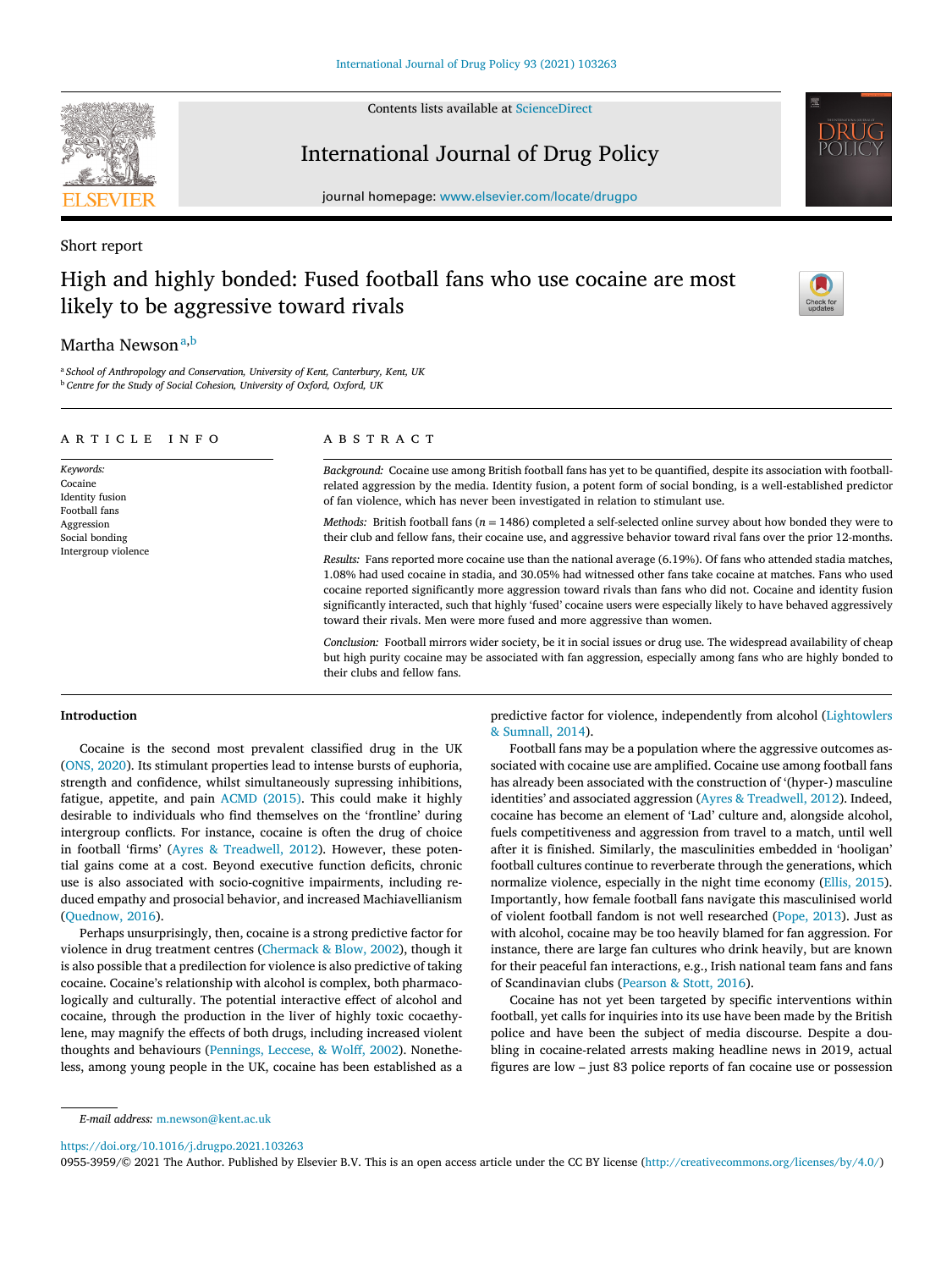in 2019/20 (Home Office, 2020). This paper first addresses the subject of cocaine use among fans by surveying them in a confidential survey about their football-based cocaine use.

The second question this paper addresses is whether self-reported cocaine use interacts with fan bonding to predict aggressive behaviours toward rival fans and what gender differences might exist. A wellestablished predictive factor of inter-group violence is identity fusion, an extreme bonding to one's group, whereby one's sense of self becomes totally immersed in one's group identity (Swann, Jetten, Gómez, Whitehouse, & Bastian, 2012; Whitehouse, 2018). When 'fused', individuals feel emboldened to engage in extreme pro-group behaviours due to the sense that their group is personally invested in them. This relationship between fusion to one's group and fighting, or even laying down one's life for the group, is found in high-conflict groups around the world, e.g., militia and terrorist cells, as well as in football fans (Newson et al., 2018; Newson, Buhrmester, & Whitehouse, 2021; Whitehouse, 2018).

To date, fusion has not yet been studied in conjunction with drug taking, but it may offer a fresh approach hinging around individual-level differences, extending crowd psychology arguments around football violence (Pearson & Stott, 2016). While ecstasy and the 'group love' it resulted in arguably contributed to the fall in British 'hooliganism' in the 1990s (Taylor & Taylor, 1997), does cocaine use help sustain the darker, potentially aggressive side of football fandom?

#### **Method**

In May 2020, 1500 participants completed an online survey via Prolific. Only participants who watched football, lived in the UK, and were over 18 were invited. Participants were reimbursed an equivalent of £7.52 p/h. Two manipulation checks were included, both of which were failed by 13 participants who were excluded, and one participant had incomplete data leaving  $n = 1486$  (*M* age = 38.66, *SD* = 13.16, 75% male). Six people chose not to report their gender and were not included in gender analyses. Ethical approval was granted from the University of Oxford (SAME\_C1A\_20\_005).

#### *Measures*

First, participants stated what league their club was in; their age; and how often they had watched football or attended stadia matches over the previous 12-months (*less than once a year, once or twice a year, monthly, weekly, daily*). Next, they answered the verbal identity fusion scale, with reference to their fellow fans (Gómez et al., 2011, Cronbach's  $\alpha$  = 0.94). Participants then reported whether they had ever used cocaine. If they answered 'yes', they were asked if they had used it within

#### **Table 1**

Descriptive statistics of cocaine use and football-related aggression.

the last 12-months and, if they had, how frequently they had taken it while watching football, in stadia, or outside of football (*never, once or twice, monthly, weekly, daily*). All participants who had attended at least one stadium match in the last 12-months were asked whether they had seen others use cocaine at matches (*never, once or twice, several times, regularly, all the time*). Finally, aggressive behavior was measured with fans' self-reports of behavior toward rival fans over the last 12-months, including *swearing at them, insulting them, shouting at them, spitting at them, throwing drinks or objects at them*, and *punching, kicking or otherwise assaulting them*. Participants could respond never (0), sometimes (1), or often (2), from which a total aggression score was computed (Cronbach's  $\alpha$  = 0.78). As this data was collected at the start of the pandemic, participants were asked to think about their behavior 'before the pandemic, in the last 12-months'. Rates may therefore be somewhat lower than other 12-month periods, due to football match restrictions in the UK.

#### *Statistical analysis*

Men and women's cocaine use over the last 12 months ( $no = 1$ , yes = 2) and aggressive behaviours were statistically compared using chi-squared and Mann Whitney-U tests respectively. Two linear regressions were conducted with aggression the dependent variable. In the first, fusion, age, and gender (men  $= 1$ , women  $= 2$ ) were entered as predictors. In the second, cocaine use and its interaction with fusion were also added as predictors. Identity fusion was treated as a continuous variable and its mean score used for analysis as consistent with past research using the verbal scale (Gómez et al., 2011). Aggression was also treated as a continuous variable, but it had severe negative kurtosis due to a near floor response (kurtosis =  $4.16$ ,  $SE = 0.16$ ). Mann Whitney-U and OLS were determined appropriate for this non-normal data. All data analyses were conducted using JASP (v0.12.2). The dataset is available via OSF: [https://osf.io/6k7vh/files/.](https://osf.io/6k7vh/files/)

#### **Results**

Participants supported clubs in the Premiership (78.24%), Championship (13.63%), and Leagues 1 and 2 (8.14%). Overall, 6.19% of participants had used cocaine in the previous 12-months. The sample had an average age of 38.66, yet the results revealed higher cocaine use than that reported by the ONS (2.9%), more closely aligned to cocaine use among 16–24 year olds (6.2%). Of participants who reported cocaine use in the last 12-months, 35.87% had used cocaine at least once while watching football, and 17.39% had used it at a stadium (2.22% and 1.08% of the total sample respectively), see Table 1. In addition, 30.05% of participants who had visited stadia in the last year  $(n = 863)$ reported witnessing other fans using cocaine at football matches. Men

| Frequency of use                               | Fans who reported using cocaine<br>when watching football % |      |           | Fans who reported using cocaine in<br>stadia* % | Fans who reported witnessing others<br>use cocaine at matches* % |           |  |
|------------------------------------------------|-------------------------------------------------------------|------|-----------|-------------------------------------------------|------------------------------------------------------------------|-----------|--|
| Never                                          | 3.97                                                        |      |           | 5.11                                            | 69.95                                                            |           |  |
| Once or twice                                  | 1.55                                                        |      |           | 0.94                                            | 17.40                                                            |           |  |
| Several times                                  | 0.47                                                        |      |           | $\boldsymbol{0}$                                | 8.12                                                             |           |  |
| Regularly                                      | 0.20                                                        |      |           | 0.14                                            | 3.60                                                             |           |  |
| all the time                                   | 0                                                           |      |           | $\Omega$                                        | 0.93                                                             |           |  |
| Behavior to rival fans in the last 12 months** | Fans who used cocaine                                       |      |           |                                                 | Fans who did not use cocaine                                     |           |  |
| Swore at them                                  | N                                                           | M    | <b>SD</b> | N                                               | M                                                                | <b>SD</b> |  |
| Insulted them                                  | 133                                                         | 0.50 | 0.66      | 65                                              | 0.85                                                             | 0.80      |  |
| Shouted at them                                | 77                                                          | 0.73 | 0.70      | 38                                              | 0.90                                                             | 0.80      |  |
| Spat at them                                   | 77                                                          | 0.68 | 0.68      | 38                                              | 1.03                                                             | 0.75      |  |
| Thrown drinks or other objects at them         | 133                                                         | 0.02 | 0.15      | 65                                              | 0.03                                                             | 0.25      |  |
| Punched, kicked or otherwise assaulted them    | 133                                                         | 0.02 | 0.15      | 65                                              | 0.08                                                             | 0.32      |  |

<sup>∗</sup> Those who visited a stadium in the last 12 months.

 $*$  (0 = never, 1 = sometimes, 2 = often).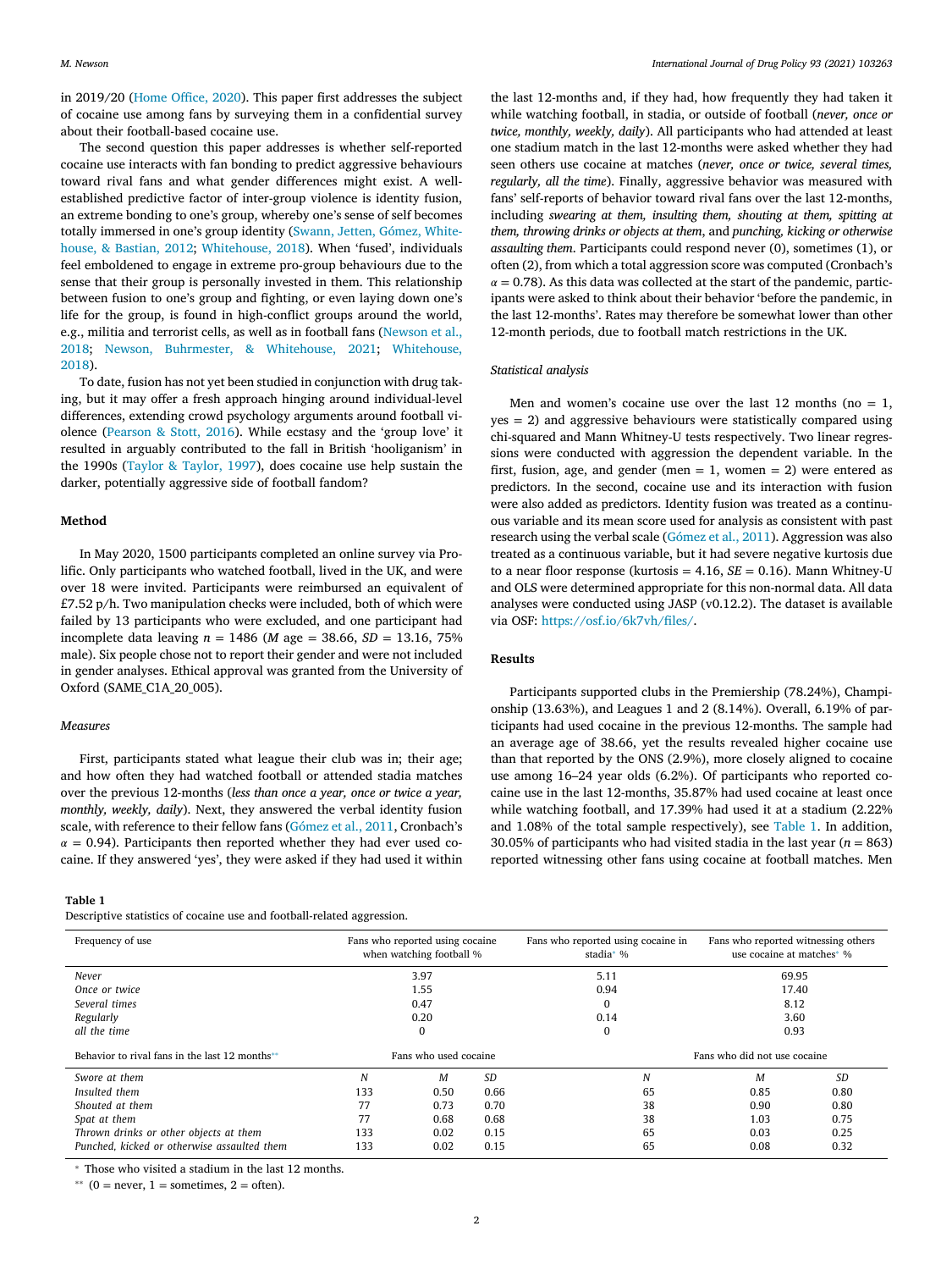(7.08%) and women (3.57%) were equally as likely to have used cocaine in the previous 12-months ( $p = .681$ ); the sample became too small for further meaningful analyses as only one woman reported using cocaine in stadia (0.28%), compared to 1.34% of men ( $p = .587$ ).

Most participants reported very little aggression toward rivals in the last 12-months, creating a near floor effect  $(M = 1.20, SD = 1.70,$ range  $= 0-12$ ). Fans who had used cocaine were significantly more likely to report aggression toward rivals  $(M = 2.14, SD = 2.52)$  than fans who had not ( $M = 1.38$ ,  $SD = 1.80$ ),  $t(196) = -2.44$ ,  $p = .016$ , Cohen's  $d = 0.37$ . This was true for all aggression items, but after Bonferroni-corrected t-tests, only significantly so for swearing at rivals *t*(196, = −3.28, *p* = .001, Cohen's *d's* = 0.50). Men were significantly more likely to report aggression (*M* = 1.36, *SD* 1.77) than women (*M* = 0.17, *SD* = 1.77), *U* = 72,810.5, *p <* .001, Rank-Biserial = 44.

Identity fusion ( $M = 3.59$ ,  $SD = 1.47$ , range = 1–7) was higher in men (*M* = 3.66, *SD* 1.47), compared to women (*M* = 3.38, *SD* = 1.46),  $U = 205,625, p = .003, Rank-Biserial = 11. Highly fused people$  $(\beta = 0.25, p < .001)$ , younger people  $(\beta = -0.12, p < .001)$ , and men  $(\beta = -0.22, p < .001)$  were all significantly more likely to report aggressive behaviours,  $R^2 = 0.13$ ,  $F(3, 917) = 47.19$ ,  $p < .001$ . In a second model, including cocaine and its interaction with fusion, there was only a significant main effect of gender ( $\beta$  = -0.22,  $p$  < .001; other main effects,  $p > .070$ ), but there was a 2-way interaction between fusion and cocaine ( $\beta = 0.75$ ,  $p = .011$ ), such that highly fused cocaine users were especially likely to report aggressive behaviours,  $R^2 = 0.15$ ,  $F(5)$ ,  $192$ ) = 7.78,  $p < .001$ .

#### **Conclusions**

Cocaine use among British football fans was found to be slightly higher than the UK average (6.19%), but relatively low within stadia (1.08%). Nearly a third of stadium-going fans had witnessed others taking cocaine at football matches. Cocaine use was significantly associated with swearing and shouting at rivals. There were positive but nonsignificant trends for increased aggression at the higher levels of spitting and physical violence, possibly owing to near floor-effects, whereby very few participants reported any football violence at all. This in turn, may in part be due to respondents' self-selection, but also supports research demonstrating peaceful and co-operative attitudes among many fans and fan groups (e.g., Pearson & Stott, 2016).

In support of previous research (Newson et al., 2018), identity fusion was a predictive factor of past, self-reported inter-group fan aggression. However, when adding cocaine and its 2-way interaction with fusion to the model, it became clear that fusion and cocaine use interacted, such that highly fused individuals who took cocaine were particularly likely to report past aggression toward rivals. This finding is promising in at least two main directions. First, theoretically, drug use has not been studied in conjunction with identity fusion before. Cocaine and other stimulants may embolden individuals via enhanced agency or reduced inhibitions, which in turn amplifies the sense of reciprocal strength felt by highly-fused, bonded individuals.

Second, the cognition underlying fan bonding, specifically identity fusion, has been demonstrated in a number of other, high-risk groups so these findings have the potential to inform a wide reach of researchers and policymakers (Whitehouse, 2018). Thus, this study can help direct future, policy-directed research into drug use by individuals at risk of high-threat intergroup scenarios, e.g., gang members, those living in conflict states, or indeed football fans. Fan bonding relates to a host of extreme behaviours both in the UK (Newson et al., 2021) and beyond (e.g., Brazil, Newson et al., 2018) giving the present findings international reach. Finally, adding to an under-developed literature, men reported significantly more fan aggression and higher fusion than did women, but there were no differences in cocaine use, though the sample size was limited for women (Pope, 2013).

This study has a number of limitations. First, its self-reported design may result in under-reporting of cocaine use and aggression. In particular, participants were self-selecting via their engagement with the Prolific platform and may have been concerned about their reputations, despite the anonymity of the survey. This would explain the discrepancy between observed and self-reported cocaine use at football matches. Online fan studies are unlikely to be representative of the diverse make up of real-world fans. However, this data can be used to triangulate evidence gleaned from observations and interview data (e.g., Ayres & Treadwell, 2012) or police arrests.

Secondly, a causal link between cocaine, identity fusion, and football violence cannot be claimed in this correlational study. Importantly, this study does not unpick the concurrent effects of alcohol on aggression, which many of these fans would have also consumed. Furthermore, the results may point to a link between a substance using lifestyle in general and aggression at football matches (particularly among highly bonded fans), either instead of or in addition to, a specific link between cocaine use and aggression. To better understand the causal relationship, future research could identify samples that are willing to regularly report their drug use and aggressive behavior at live games.

In conclusion, cocaine use among football fans may be higher than the national average, and that even within a relatively low-aggression sample, cocaine use predicted aggression, especially among highly fused people. This study raises questions about how stimulant use in groups prone to conflict ought to be best managed. Finally, the findings may support further research into the interplay between drug use, social identity psychology, and policy development.

#### **Funding**

This work was funded by a UKRI Future leaders Fellowship grant (MR/T041099/1).

#### **Ethics**

The sample completed an online survey, including sensitive and personal data. The survey was anonymous. Ethical approval was granted.

#### **Declarations of Interest**

None.

#### **Acknowledgements**

Thank you to Prof Alex Stevens for his insightful comments on an earlier draft of this manuscript. Thanks also to Prof Harvey Whitehouse for encouraging the broader research strand on fusion among football fans. Finally, thanks to Sophie Bateman for her helpful comments.

#### **References**

- Advisory Council on the Misuse of Drugs (ACMD). (2015). Cocaine powder: Review of the evidence of prevalence and patterns of use, harms and implications. URL retrieved 10 Dec 2020 from: https://assets.publishing.service.gov. [uk/government/uploads/system/uploads/attachment\\_data/file/411574/acmd\\_final\\_](https://assets.publishing.service.gov.uk/government/uploads/system/uploads/attachment_data/file/411574/acmd_final_report_12_03_2015.pdf) report\_12\_03\_2015.pdf.
- [Ayres,](http://refhub.elsevier.com/S0955-3959(21)00168-7/sbref0002) T. C., [&](http://refhub.elsevier.com/S0955-3959(21)00168-7/sbref0002) [Treadwell,](http://refhub.elsevier.com/S0955-3959(21)00168-7/sbref0002) J. (2012). Bars, drugs and football thugs: Alcohol, cocaine use and violence in the night time economy among English football firms. *[Criminology](http://refhub.elsevier.com/S0955-3959(21)00168-7/sbref0002) & Criminal Justice, 12*(1), 83–100.
- [Chermack,](http://refhub.elsevier.com/S0955-3959(21)00168-7/sbref0003) S. T., [&](http://refhub.elsevier.com/S0955-3959(21)00168-7/sbref0003) [Blow,](http://refhub.elsevier.com/S0955-3959(21)00168-7/sbref0003) F. C. (2002). Violence among individuals in substance abuse treatment: The role of alcohol and cocaine [consumption.](http://refhub.elsevier.com/S0955-3959(21)00168-7/sbref0003) *Drug and Alcohol Dependence, 66*(1), 29–37.
- [Ellis,](http://refhub.elsevier.com/S0955-3959(21)00168-7/sbref0004) A. (2015). *Men, masculinities and violence: An [ethnographic](http://refhub.elsevier.com/S0955-3959(21)00168-7/sbref0004) study*. Abingdon: Routledge.
- [Gómez,](http://refhub.elsevier.com/S0955-3959(21)00168-7/sbref0005) A., [Brooks,](http://refhub.elsevier.com/S0955-3959(21)00168-7/sbref0005) M. L., [Buhrmester,](http://refhub.elsevier.com/S0955-3959(21)00168-7/sbref0005) M. D., [Vázquez,](http://refhub.elsevier.com/S0955-3959(21)00168-7/sbref0005) A., [Jetten,](http://refhub.elsevier.com/S0955-3959(21)00168-7/sbref0005) J., [&](http://refhub.elsevier.com/S0955-3959(21)00168-7/sbref0005) [Swann,](http://refhub.elsevier.com/S0955-3959(21)00168-7/sbref0005) W. B., Jr (2011). On the nature of identity fusion: Insights into the construct and a new measure. *Journal of Personality and Social [Psychology,](http://refhub.elsevier.com/S0955-3959(21)00168-7/sbref0005) 100*(5), 918.
- Home Office. (2020). Football-related arrests and banning order statistics. England and Wales, 2019/20 season. URL retrived 10 Dec 2020 from: https://assets.publishing. [service.gov.uk/government/uploads/system/uploads/attachment\\_data/file/920624/](https://assets.publishing.service.gov.uk/government/uploads/system/uploads/attachment_data/file/920624/football-related-arrests-banning-orders-1920-hosb2720.pdf) football-related-arrests-banning-orders-1920-hosb2720.pdf.